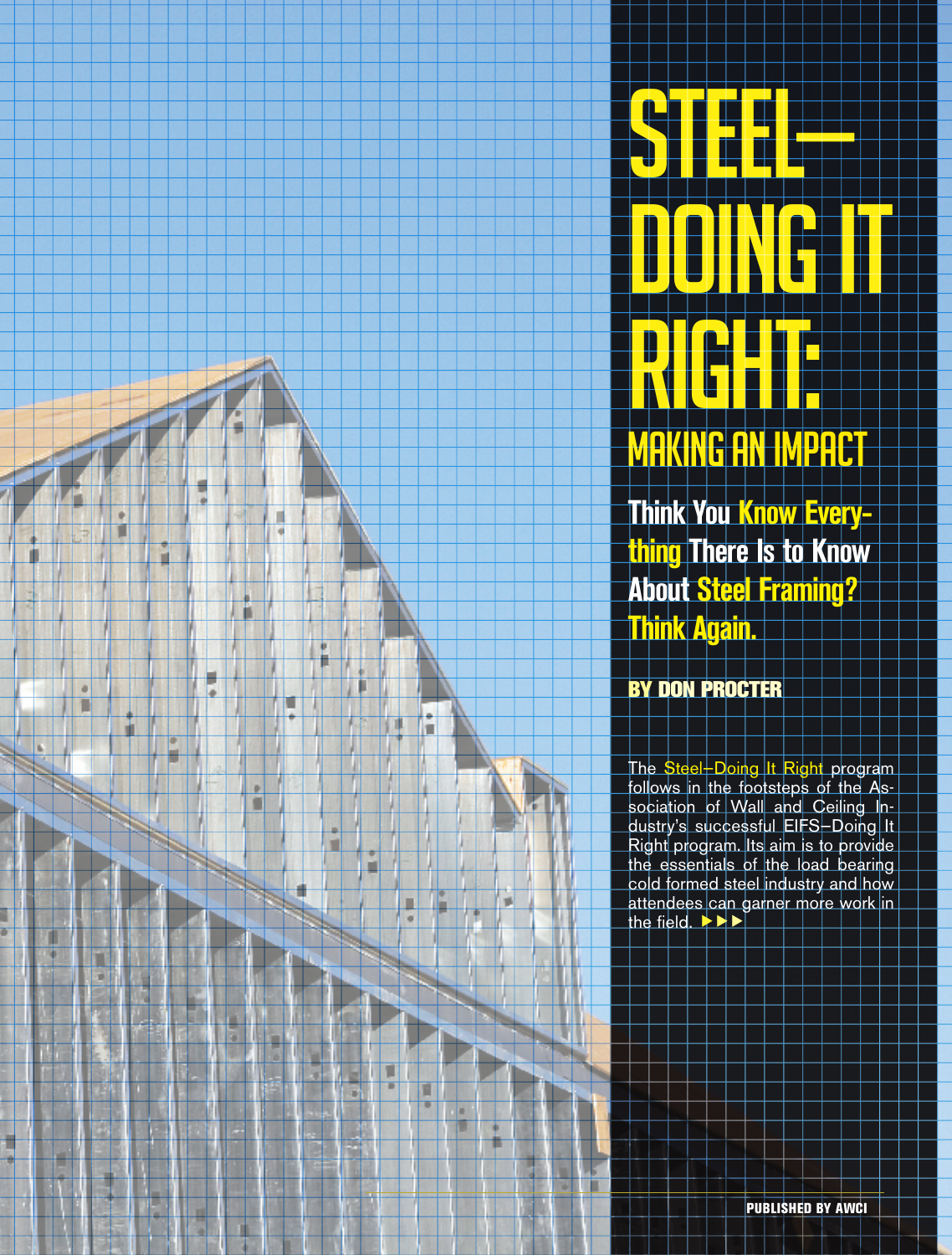

Organized in partnership with the Steel Framing Alliance, the two-and-a-half-day seminar covers installation methods of cold-formed steel for most load-bearing and non-load bearing projects. "We see it as an 'information buffet' for our members to learn more about this market," says Nancy Roylance, the AWCI's director of education and certification programs.

Maribeth Rizzuto, director of training and education of the SFA, adds that the content of the session will help people already working the field follow best design and installation practices. "Unfortunately we have a considerable number of practitioners both on the design side and the installation side who think they know what they really don't know. Most are stunned to learn that the steel framing industry has very comprehensive standards, guidelines and installation details that need to be followed."

The program is a "broad sweep" of the cold-formed steel field and feedback from attendees at the six seminars put on since February 2006 has been "very favorable," says Roylance.

The seminar's two instructors are industry experts with backgrounds in steel and engineering. PowerPoint presentations feature text, graphics and pictures. Real-life scenarios are portrayed, and each attendee is given

## **SOLID STEEL FACTS NFPA Fire Codes: Heights and Areas Tables**

Steel has a potential two- to three-<br>wood. Steel has a potential two research

The allowable area per floor is 2.75 e allowable area per nour low<br>times greater for steel than for mes greater for sied man<br>unrated wood construction.

unrated words<br>One-hour steel is twice the allow-<br>One-hour steel for one-hour wood. One-hour steel is twice the allowed.<br>
One-hour area for one-hour wood.<br>
able floor area is permitted and allowed steel is permitted greater. ne-hour species<br>le floor great is permitted and<br>Unrated steel is permitted and<br>Unrated steel one-third greate ble floor area for primitted and<br>ble floor area is permitted and<br>cllowable area one-third greater<br>cllowable area one-third construction. the nooned steel is pointing realistically<br>contained area one-third greater<br>contained area one-thour<br>than one-hour wood construction-

a four-color w o r k b o o k that can be a handy resource later on in the field.

The program also includes tabletop exhibits that illustrate examples of products and installations discussed in class. "Our goal is to bring the latest and greatest to the audience," Rizzuto points out. "Remember, most of the attendees are relatively new to structural cold-formed steel framing. We want them to walk away with the most up-to-date information and best practices."

The seminar also offers information-sharing opportunities between attendees and instructors. "That in itself is a rich experience," Roylance says.

Steel—Doing It Right is broken down into 13 modules, ranging from a look at steel framing materials and engineering considerations to basic and specialized construction. Load bearing, wind-bearing, curtainwall framing, interior systems, roof assemblies and panelization are covered in detail.

The idea is to feed as much practical information as possible to attendees over the 2.5-day duration, says Roylance, noting that many members simply don't have the time or the resources to educate themselves or their workers by other means. "They may not have the time to go to lengthy seminars or cull information from trade journals," she says.

Roylance makes a convincing case for why AWCI members should consider taking the course. The payoffs, she says, include increased production, better estimating techniques, improved project management skills and fine-tuned quality control methods.

#### **More Than You Know**

Mike Heering, regional vice president of F.L. Crane & Sons, Inc., Fulton, Miss., and nine fellow employees ranging from estimators to field staff, took the first seminar presented in Atlanta in February 2006. It exceeded his expectations: "I saw that it would fit a large group of participants, from field employees to managers and estimators. Every one of us came out of there, I guess you could almost say, 'excited and surprised' by the things we heard and learned."

While some experienced people in the industry might think they don't need the program, Heering says a lot of people might be surprised at how much they learn. "With the way technology has been advancing, we see new products all the time and sometimes they have to be installed in a new way. Sometimes they just have to be installed differently to meet codes. Programs like this bring you up-to-date."

He says the program taught him various methods of calculating how to frame wall assemblies that could help reduce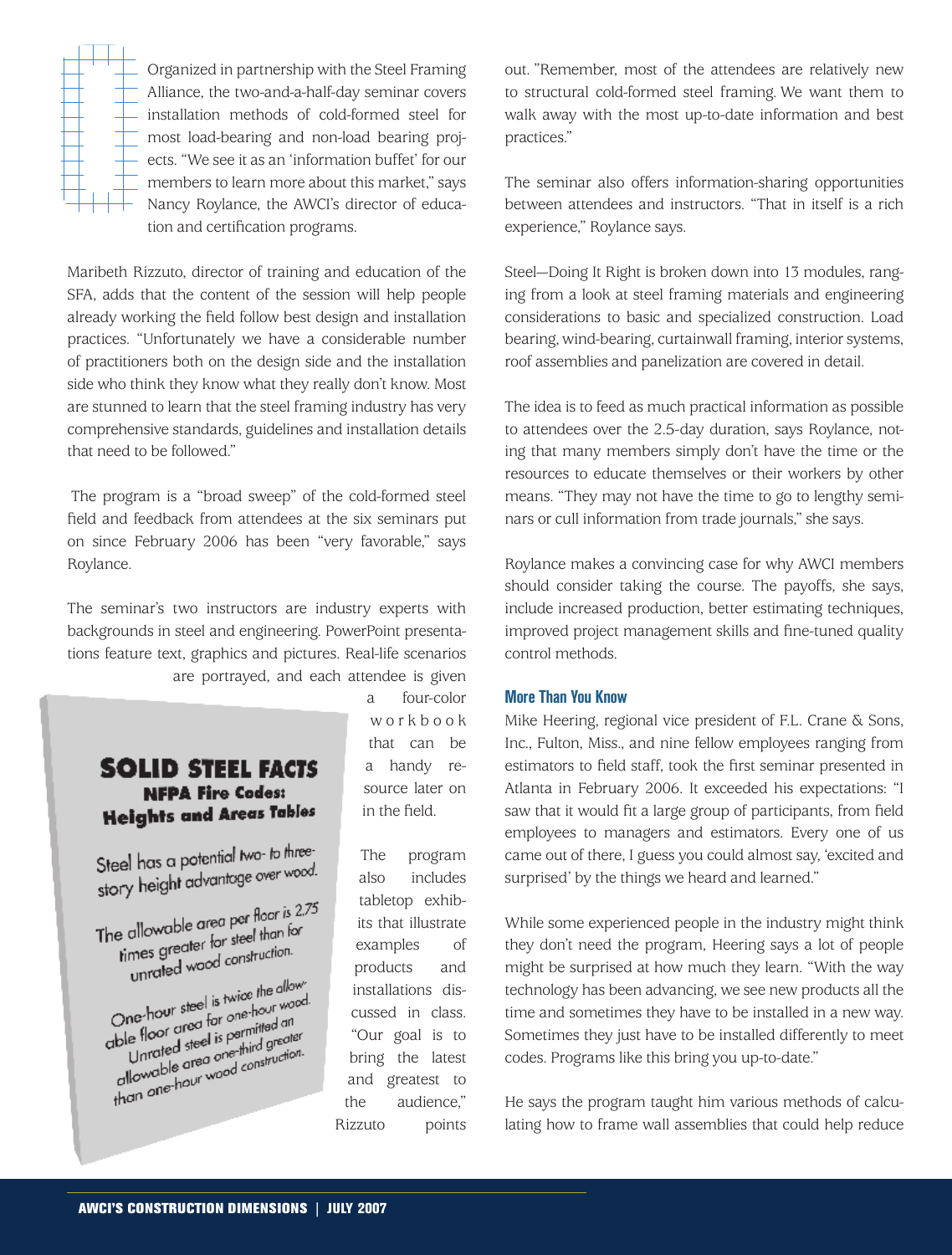costs—an important factor on bid day. On the last day of the program, practical estimating problems were dealt with, giving attendees an opportunity to put what they learned through the course into practice. For instance, estimators, field mechanics and field managers were required to calculate the hours it takes to perform various framing details. "It is a great way to start a person thinking while it is still fresh in their mind."

Heering adds that tabletop demonstrations helped make sense of assemblies discussed, such as a mock-up of details of Dietrich and The Steel Network Inc. products. In addition, a design firm provided software to illustrate how to design projects. "There's not much more you can do unless you take everyone out on a job site for hands-on demonstrations," Heering says. "The problem with that idea is that you'd have to stretch the program out to four or five days."

At F.L. Crane, Heering is responsible for keeping abreast of new technology that could benefit the company's 13 branches. "One

of the ways I can help is to bring good seminars like this one to the attention of my division managers. It might help in the continuing education of their estimators, field managers and their field employees," he says.

He expects that more employees of the company will go through future editions of the Steel—Doing It Right program. The key is lining up sessions that are accessible to employees from different branches.

#### **Some Tweaks Still Needed**

Another fan of the program is Fadi Abouhadid, estimator and project manager of Pillar Construction, Alexandria, Va. He signed up because he wanted to update his knowledge of the metal framing field, learn more about the bidding and building methods and network with industry counterparts.

One of the 13 modules focused on metal roofing assemblies. That's not normally a part of Pillar's business, but he says the session was stimulating. "Some day we might pursue it," Abouhadid says.

Other sessions in the program proved helpful, too. The practical

# **SOLID STEEL FACTS Sustainability & Environmental Advantages**

Steel is the most recycled product in the world.

Steel contains a minimum of el contains a minimal.<br>25% recycled material. Steet Comparison<br>25% recycled material:<br>Steel minimizes jobsite waste (2%<br>Steel wastes 20% for wood). Steel minimizes jobsite waster for steel versus<br>Cold-formed steel is a LEED: N<br>Cold-formed steel is a LEED: N<br>Cold-formed uct based on its or side<br>Cold-formed steel is a LEED."<br>Cold-formed steel is a LEED."<br>certified product based on its<br>certified by 1,00% recycled ld-formed sied bosed on<br>Intified product bosed on<br>Intified product bosed<br>Virtually lontent, ally 100% rec.<br>ally 100% rec.<br>steel content.

estimating exercise at the end of the program is an example. It gave students an opportunity to test themselves on what they learned. Still, Abouhadid says he'd like to see more emphasis on estimating early in the program.

"Overall the program was well structured and explained," Abouhidad says. "But there was so much information, it was little bit hard to digest it all in the two-and-a-half days." The estimator/project manager suggests graphics—possibly film presentations illustrating construction methods—could facilitate the learning process.

Jon Wies, estimator and project manager, of Wies Drywall & Construction Corporation in St. Louis, Mo., says the program met his expectations. "It is an excellent program for anyone who wants a comprehensive understanding of the nomenclature, construction methods and contractors' issues concerning cold-formed steel framing," he says.

Wies points out that when he took the course, considerable emphasis was placed on the importance of bridging, bracing, blocking and backing. "They are peripheral items that might not come to mind when cold-formed steel framing is mentioned, but they are important nonetheless," Wies says.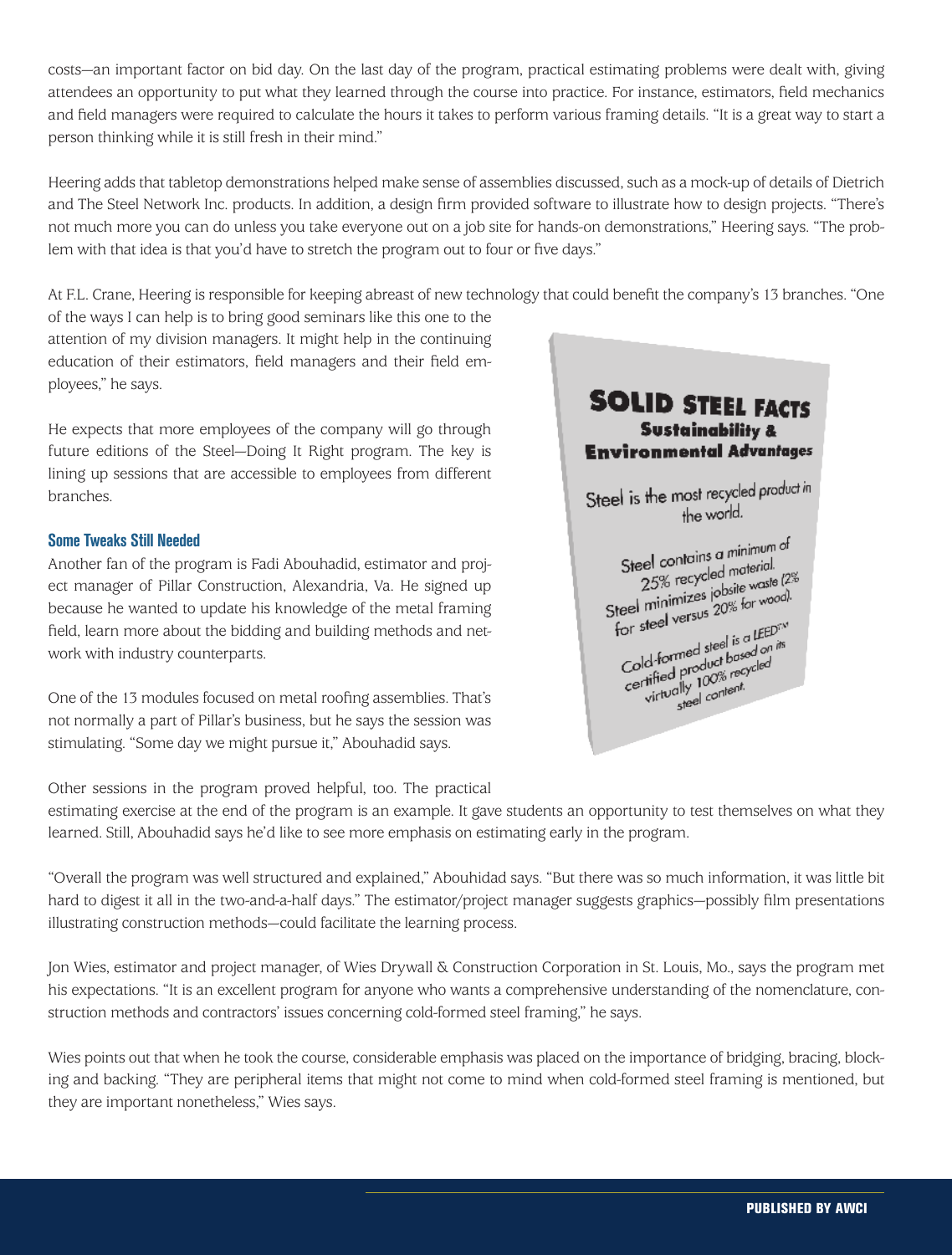How much a participant gets out of the program will depend on his or her level of skill and knowledge going into the course, Heering says. "I think that the PowerPoint session illustrated everything I needed to see." Heering has experience as a field manager, project estimator and a manager of several divisions at F.L. Crane.

#### **It's All in the Delivery**

Steel—Doing It Right was produced because of the potential growth in load bearing cold formed steel, Roylance says. "AWCI wanted to provide education to our members to bring the awareness and the knowledge of this market to them."

Roylance says the means of delivering the program material is as important as the material itself.

Her role is to get the word out, not only to the membership in the AWCI and those in the SFA, but also to others in the building industry. "Up until now our energy has been put into building the program and honing it," she says. "The Expert Advisory Group has done that; now, staff will focus on letting everyone know of this informative seminar."

In the first six seminars held since February 2006, the program has drawn 286 attendees. Roylance says the objective is to get 50 or so attendees at each of the four or more seminars planned over the next year. "With increased marketing and awareness of the program, we could see

## **SOLID STEEL FACTS Steel Is Durable**

Steel is impervious to termites. Steel is not a food source for mold. Steel will not rot. Steel does not contribute fuel to fire.  $\frac{1}{1}$  does not defined<br>Steel is hypoallergenic and<br>emits no VOCs. emits not absorb maisture.<br>Steel does not absorb maisture. Steel will not warp. Steel will not shrink<br>Steel will not shrink Steel will not shrink<br>Steel to a 10-year study, steel hose<br>According to a 10-year study, steel hose<br>a building lifecy 000 years. the need to add more seminars," Roylance says.

Roylance expects that, similar to what happened with AWCI's EIFS—Doing It Right program, word-ofmouth marketing will carry a lot of weight as the program's reputation grows. She says future seminars will be held in cities where the interest is strong and the location is easily accessible. Organizers are even willing to hold "by-request"



**One of the first Steel—Doing It Right seminars was held in St. Louis, Mo.**

seminars for the employees of individual companies.

Rizzuto says she's pleased with the program to date. "It has given the SFA an opportunity to work in concert with AWCI to bring comprehensive education and training to those who are looking to expand their work with cold-formed steel in structural application, in an interactive setting." She's also pleased that the program has been well-received by participants.

However, based on a complete review of the program in December 2006, which included feedback from participants, some adjustments to the curriculum have been made. The newest version launched in February 2007 has been field tested and positively accepted. Most of the changes relate to the length of some of the modules.

"It is difficult when you are trying to cover so much territory in a condensed format to make it meaningful for the very diverse audience that we draw," Rizzuto says.

The need and the interest for the program came from the members of AWCI and SFA. The drivers were AWCI Executive Vice President Steve Etkin and SFA President Larry Williams, who worked with subject matter experts for the